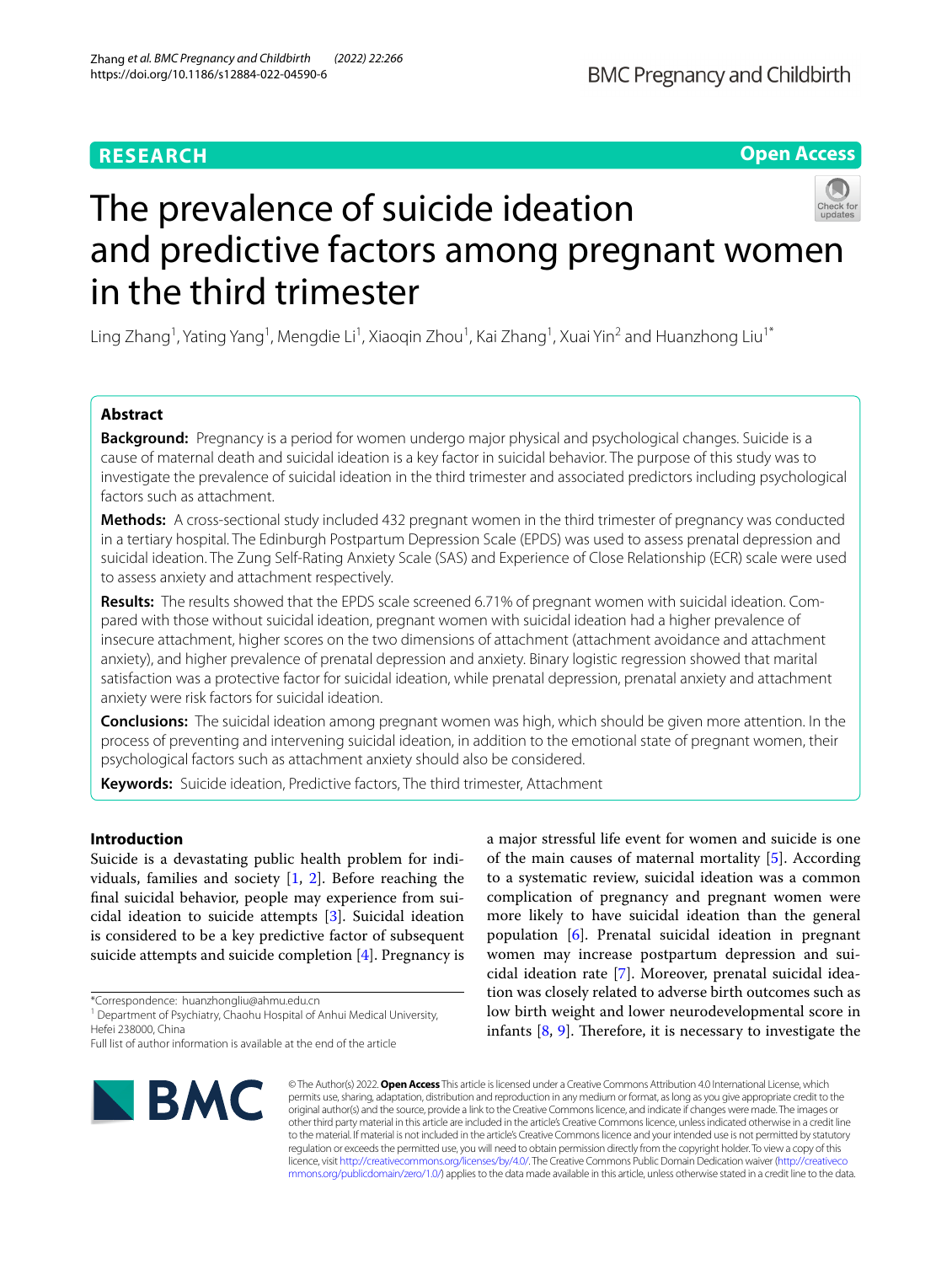suicidal ideation of pregnant women to prevent prenatal suicidal behavior and corresponding postpartum health behaviors.

Some factors that contributed to suicidal ideation during pregnancy, such as abuse and partner violence during pregnancy, low social support [[10](#page-5-9), [11](#page-5-10)]. In addition, researchers have demonstrated that the molecular precursors of neurotransmitters serotonin and dopamine were positively correlated with suicidal ideation, while thiamine was negatively correlated with suicidal ideation [[12](#page-5-11)]. Furthermore, a systematic review indicated that mental disorders during pregnancy are signifcant risk factors for suicidal ideation in pregnant women [\[6](#page-5-5)].

Due to the physical and psychological changes caused by pregnancy, it poses a huge challenge to the mental health of pregnant women, which can lead to various mental disorders, such as prenatal depression and anxiety [[13,](#page-5-12) [14](#page-5-13)]. Yin et al. indicated that the combined prevalence of antenatal depression during pregnancy was 20.7% [\[15](#page-5-14)]. A meta-analysis of African pregnant women found that up to 26% of pregnant women sufered from prenatal depression  $[16]$  $[16]$ . The prevalence of antenatal anxiety has been reported to range from approximately 18% in the frst trimester to 25% in the third trimester [\[17](#page-5-16)]. Perinatal depression and anxiety are associated with increased maternal mortality [[18\]](#page-6-0).

Apart from the infuencing factors mentioned above, some personality traits and trait anxiety are associated with increased perinatal suicidal ideation [[19](#page-6-1)]. It has been proposed that a kind of psychological factor such as attachment goes beyond personality traits in predicting psychological risk in pregnant women [\[20](#page-6-2)]. A study of 233 prospective parents showed that attachment security was associated with mental health including suicidal ideation and emotional distress [[21\]](#page-6-3). Attachment refers to the intimate relationship between a person and the original caregiver, which produces an internal working model in the process of attachment formation. The internal working model is activated in the event of a stressful event such as pregnancy [\[22](#page-6-4)]. Insecure attachment may increase the impact of stressful life events on individuals, leading to the emergence of pathological psychology [[23\]](#page-6-5). A study involving medical students showed that attachment style can be used as a variable to regulate suicidal thoughts [\[24](#page-6-6)] and insecure attachment linked to increased risk of suicide [\[25\]](#page-6-7).

The third trimester is the most physically burdensome period for pregnant women, and a previous study has found that pain in the third trimester afects more than two-thirds of pregnant women [\[26](#page-6-8)]. A 15-year perinatal study of pregnant women in Canada found that suicide rate was highest in the third trimester compared to other trimesters [[27\]](#page-6-9). Moreover, pregnant women in the third trimester are faced with the fear of childbirth. It is very important to pay attention to the psychological state and suicide risk during this period.

The purpose of this article was to investigate the prevalence of suicidal ideation and predictive factors including attachment in pregnant women in the third trimester of pregnancy. We hypothesized that maternal mood and attachment could predict maternal suicidal ideation in the third trimester.

### **Methods**

## **Participants and procedure**

This was a cross-sectional study conducted in Chaohu Hospital of Anhui Medical University from September 2019 to November 2019. The hospital is a tertiary hospital afliated to the university and provides medical care for about one million people. Our participants were pregnant women from the obstetrical clinic of the hospital who met the following criteria: 1)18–40 years old; 2) gestational age of  $28-40$  weeks; 3) singleton pregnancy. The exclusion criteria for participants were as below: 1) Previous history of mental disorders; 2) With complications during pregnancy (gestational diabetes, hypertension, and pre-eclampsia; 3) Previous history of miscarriage.

We used a single sample to estimate the sample size.  $N = Z^2 \times (P \times (1-P))/E^2$ . When  $\alpha = 0.05$ , the confidence interval is 95%,  $Z=1.96$ , the allowable error of the sample  $E=5%$ , and  $P=0.5$ , so that  $N=384$ . Considering the 10% non-response rate, the minimum sample that should be accepted is 423. In the end we included a total of 432 pregnant women.

All researchers conducted systematic standardized training on the project before the start of the research. A brief introduction to the study was given to all pregnant women in their third trimester who attended the obstetric clinic. Finally, according to the inclusion and exclusion criteria of the study, a total of 432 pregnant women who met the criteria were included. There would be enough time to make a decision before they decide whether to participate in the study. All participants completed the scales on their own after being instructed by uniformly trained investigators. All pregnant women provided written informed consent. The ethics committee of Chaohu Hospital of Anhui Medical University authorized the study.

#### **Instruments**

#### *Demographic data*

A standard demographic questionnaire was used by uniformly trained researchers to collect demographic data of pregnant women, such as age, gestational week, education, parity, working status, planned pregnancy and marital satisfaction. With the exception of age, gestational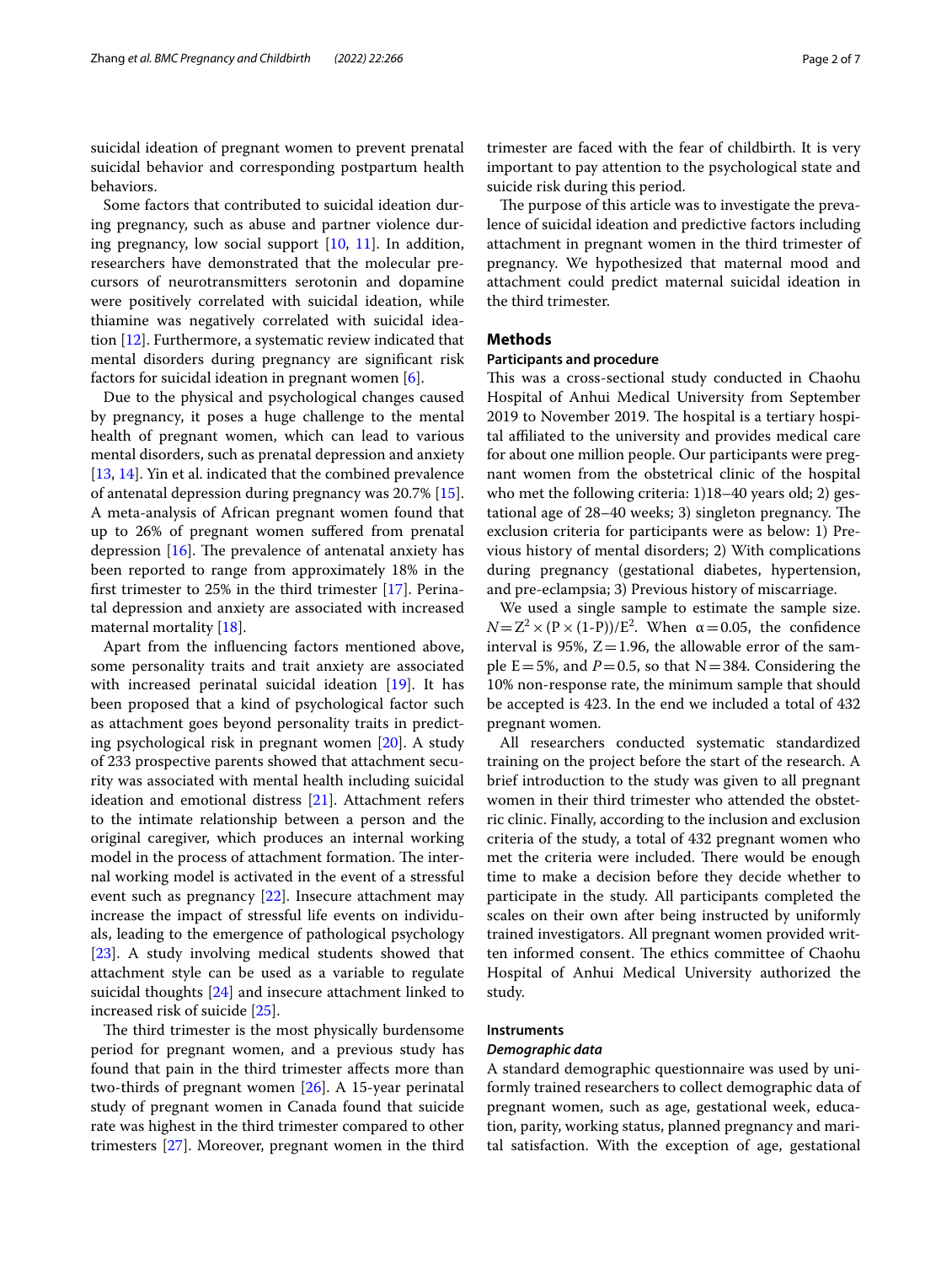age and education, the following standardized questions asked about other demographically relevant factors: "Are you pregnant for the frst time?"; "Is the pregnancy planned?"; "Did you keep working during the pregnancy?"; "Are you satisfed with your marriage?" All questions will be answered by selecting "Yes" or "No".

#### *Prenatal depression and suicidal ideation*

The Edinburgh Postpartum Depression Scale (EPDS) [[28\]](#page-6-10) was used to evaluate maternal depression symptoms. There are ten items in the scale, each of which has a score of 0 (No, not at all) to 3 (Yes, all the time), with a full score of 30. A higher total score means more severe depressive symptoms. The cutoff value of EPDS in this study was 12, which has been validated and applied in Chinese culture [\[29](#page-6-11)[–31](#page-6-12)]. Suicidal ideation was measured by the EPDS item 10, "I have thought of hurting myself". Item 10 of the EPDS refects language commonly used to assess suicidal ideation in clinical interviews [\[32](#page-6-13)]. A score of 0 for this item is considered as having no suicidal ideation, other answers are considered as having suicidal ideation. These binary variables for suicidal ideation have been applied to studies in diferent populations with the EPDS item 10 [[33](#page-6-14)[–35](#page-6-15)].

#### *Attachment*

The Experience of Close Relationship (ECR)  $[36]$  $[36]$  was used to evaluate attachment of pregnant women. The scale has been confrmed to be reliable and used in Chinese people  $[37]$  $[37]$  $[37]$ . There are 36 items, including attachment anxiety and attachment avoidance, each with 18 items. According to the scores of attachment anxiety, it can be divided into four tyles: secure (low anxiety and low avoidance attentive), attentive (low anxiety and high avoidance), indiferent (high avoidance and low anxiety) and phobic (high avoidance and high anxiety), of which the latter three are classifed as insecure attachment [\[38](#page-6-18)].

#### *Prenatal anxiety*

The Zung Self-Rating Anxiety Scale (SAS) [\[39\]](#page-6-19) was used to assess the prenatal anxiety during pregnancy. There are 20 items in the scale, and each item is scored in 4 levels. The total score multiplied by 1.25 is the final standard score. The cut-off for this study is the standard score  $\geq$  50, which has been validated and applied in previous Chinese studies  $[40, 41]$  $[40, 41]$  $[40, 41]$ . The lower the total score, the fewer anxiety symptoms.

#### **Data analysis**

All data were analyzed with the Statistical Package for Social Sciences 23.0 (SPSS23.0). We compared the differences in basic demographics, attachment and mental health variables between pregnant women with or without suicidal ideation. The t-test or Mann-Whitney U test was used to compare continuous variables according to the normality of continuous variables and chi-square test was used to compare categorical variables. After controlling for confounding factors, binary regression analysis (univariable and multivariable)was used to analyze important predictive factors related to suicidal ideation. In multivariate logistic regression model, suicidal ideation was the dependent variable, the covariates were the variables that showed signifcant diferences between the suicidal ideation group and no suicidal ideation group. *P*<0.05 is statistically significant.

## **Results**

#### **Demographic data of pregnant women**

Altogether, 432 pregnant women who met the study criteria were enrolled in this study. All participants were in the third trimester, with an average gestational age of  $35.57(SD = 2.60)$  weeks, and an average age of  $28.49(SD=4.37)$ years old. The education level of most participants (51.39%) was high school or junior college. In addition, 60.19%% of participants were nulliparous women. The majority of participants had a planned pregnancy  $(62.04%)$  and  $40.97%$  of them were employed. The majority of the participants were satisfed with marriage (82.18%). In addition, the prevalence of pregnant women suffering from the symptoms of prenatal depression and antenatal anxiety were 17.59% and 14.81%, respectively. We found that more than half of the(53.94%) had secure attachment style and the prevalence of suicidal ideation among all participants was 6.71%.

## **Comparison of demographics, attachment, and mental health variables between pregnant women with suicidal ideation and pregnant women without suicidal ideation**

As shown in Table [1](#page-3-0), gestational weeks in pregnant women with suicidal ideation was higher than that without suicidal ideation  $(36.55 \pm 3.05 \text{ vs } 35.50 \pm 2.55,$ *P*<0.01), while the prevalence of marital satisfaction was lower than that without suicidal ideation (51.72% vs 84.37%,  $P < 0.01$ ). The prevalence of symptoms of prenatal depression and anxiety was higher in the group with suicidal ideation than that in the group without suicidal ideation (72.4% vs 13.65%; 55.56% vs 12.16%, all *P*<0.01). In addition, the prevalence of secure style in pregnant women with suicidal ideation was lower (31.03% vs 55.58%,  $P = 0.01$ ) than that in the group without suicidal ideation. Besides that, both of the attachment avoidance and attachment anxiety scores were higher in the group with suicidal ideation  $(3.18 \pm 0.65 \text{ vs } 2.84 \pm 0.80,$ *P*=0.025; 3.58±0.76 vs 2.88±0.77, *P*<0.01).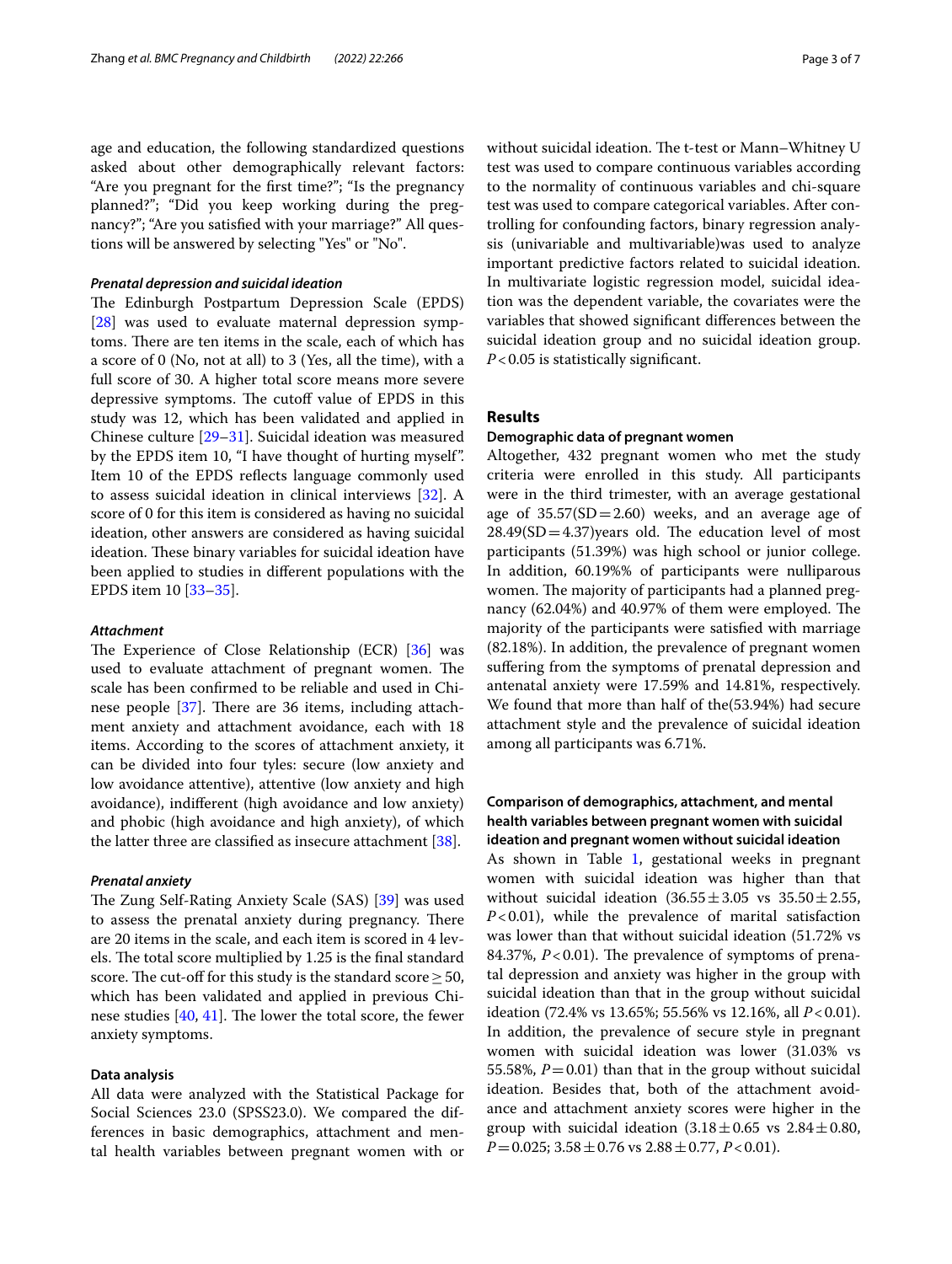|                               | All participants | Without suicidal ideation | With suicidal ideation | $t/Z/X^2$ | P      |
|-------------------------------|------------------|---------------------------|------------------------|-----------|--------|
|                               | $(n=432)$        | $(n=403; 93.29%)$         | $(n=29;6.71%)$         |           |        |
| Age (years)                   | $28.49 \pm 4.37$ | $28.58 \pm 4.45$          | $27.17 \pm 2.94$       | $-1.364$  | 0.173  |
| Gestational weeks             | $35.57 \pm 2.60$ | $35.50 \pm 2.55$          | $36.55 \pm 3.05$       | $-2.640$  | < 0.01 |
| Education level               |                  |                           |                        |           |        |
| Less than high school         | 97(22.45%)       | 92(22.83%)                | 5(17.24%)              | 0.660     | 0.719  |
| High school or junior college | 222(51.39%)      | 207(51.36%)               | 15(51.73%)             |           |        |
| Bachelor degree or higher     | 113(26.16%)      | 104(25.81%)               | 9(31.03%)              |           |        |
| Nulliparous women             | 260(60.19%)      | 242(60.05%)               | 18(62.07%)             | 0.046     | 0.830  |
| Planned pregnancy             | 268(62.04%)      | 253(62.78%)               | 15(51.72%)             | 1.404     | 0.236  |
| Employed                      | 177(40.97%)      | 166(41.19%)               | 11(37.93%)             | 0.119     | 0.730  |
| Marital satisfaction          | 355(82.18%)      | 340(84.37%)               | 15(51.72%)             | 19.681    | < 0.01 |
| Prenatal depression           | 76(17.59%)       | 55(13.65%)                | 21(72.4%)              | 64.443    | < 0.01 |
| Prenatal anxiety              | 64(14.81%)       | 49(12.16%)                | 15 (55.56%)            | 30.496    | < 0.01 |
| Attachment style (secure)     | 233(53.94%)      | 224(55.58%)               | 9(31.03%)              | 6.562     | 0.010  |
| Attachment avoidance          | $2.86 \pm 0.79$  | $2.84 \pm 0.80$           | $3.18 \pm 0.65$        | 2.245     | 0.025  |
| Attachment anxiety            | $2.92 \pm 0.79$  | $2.88 \pm 0.77$           | $3.58 \pm 0.76$        | 4.764     | < 0.01 |

<span id="page-3-0"></span>**Table 1** Comparison of demographics, attachment, and mental health variables between pregnant women with suicidal ideation and pregnant women without suicidal ideation

<span id="page-3-1"></span>**Table 2** Binomial logistic regression analysis for associations with suicidal ideation

|                      | Ρ       | OR    | 95% CI |        |
|----------------------|---------|-------|--------|--------|
|                      |         |       | Lower  | Upper  |
| Marital satisfaction | 0.008   | 0.277 | 0.108  | 0.710  |
| Prenatal depression  | < 0.001 | 8.231 | 3.145  | 21.542 |
| Prenatal anxiety     | 0.014   | 3.420 | 1.280  | 9.137  |
| Attachment anxiety   | 0.029   | 2.015 | 1.073  | 3.783  |

## **Binomial logistic regression analysis for associations with suicidal ideation**

As shown in Table [2,](#page-3-1) the four statistically significant variables predicting prenatal suicidal ideation were marital satisfaction, attachment anxiety, prenatal depression and prenatal anxiety. Among them, marital satisfaction was a protective factor for suicidal ideation (*P*=0.008, OR=0.277, 95%CI: 0.108–0.710). And pregnant women who experienced prenatal depression (*P*<0.001, OR=8.231, 95%CI: 3.145–21.542), prenatal anxiety (*P*=0.014, OR=3.420, 95%CI: 1.280–9.137) and high attachment anxiety  $(P=0.029, \text{ OR} = 2.015, 95\% \text{ CI}:$ 1.073–3.783) were at a higher risk of suicidal ideation.

## **Discussion**

As the author knows, this was the frst study to consider attachment as a predictor of suicidal ideation in pregnant women in China. We found that 6.71% of women in the third trimester had suicidal ideation, which was similar to a previous research result [\[42](#page-6-22)] and another

study on Chinese pregnant women [[30\]](#page-6-23), but higher than that in Spain(2.6%) [ $43$ ]. There may be some reasons for the higher suicidal ideation in our study. First of all, the participants in this study were from obstetric outpatient clinics, rather than hospitalized pregnant women, and the hospitalized environment may give pregnant women more security to welcome the arrival of new life, which in turn resulting in a lower rate of suicidal ideation. Second, our participants were all from Anhui Province of China, an economically underdeveloped region. The economy may be related to the higher prevalence of suicidal ideation. Existing research on the suicide rate of Chinese people has revealed the economic improvement of the Chinese population was related to the decline in the suicide rate  $[44]$  $[44]$  $[44]$  and financial difficulties would indirectly lead to suicidal ideation [[45\]](#page-6-26).

In this study, pregnant women who were satisfed with their marriage were less likely to develop suicidal ideation, which was similar to a previous study [\[30](#page-6-23)]. Kanako et al. also pointed out that women's mental health largely depends on their marital status  $[46]$  $[46]$ , which emphasized the potential importance of marital satisfaction to the support network around pregnant women. A good marriage relationship is very important to promote the mental health of pregnant women and reduce suicidal ideation.

The findings revealed symptoms of prenatal depression were also a risk factor for suicidal ideation, which was consistent with fndings in a study on 1517 pregnant women [[35\]](#page-6-15). Previous researches also showed that suicidal ideation was associated with higher levels of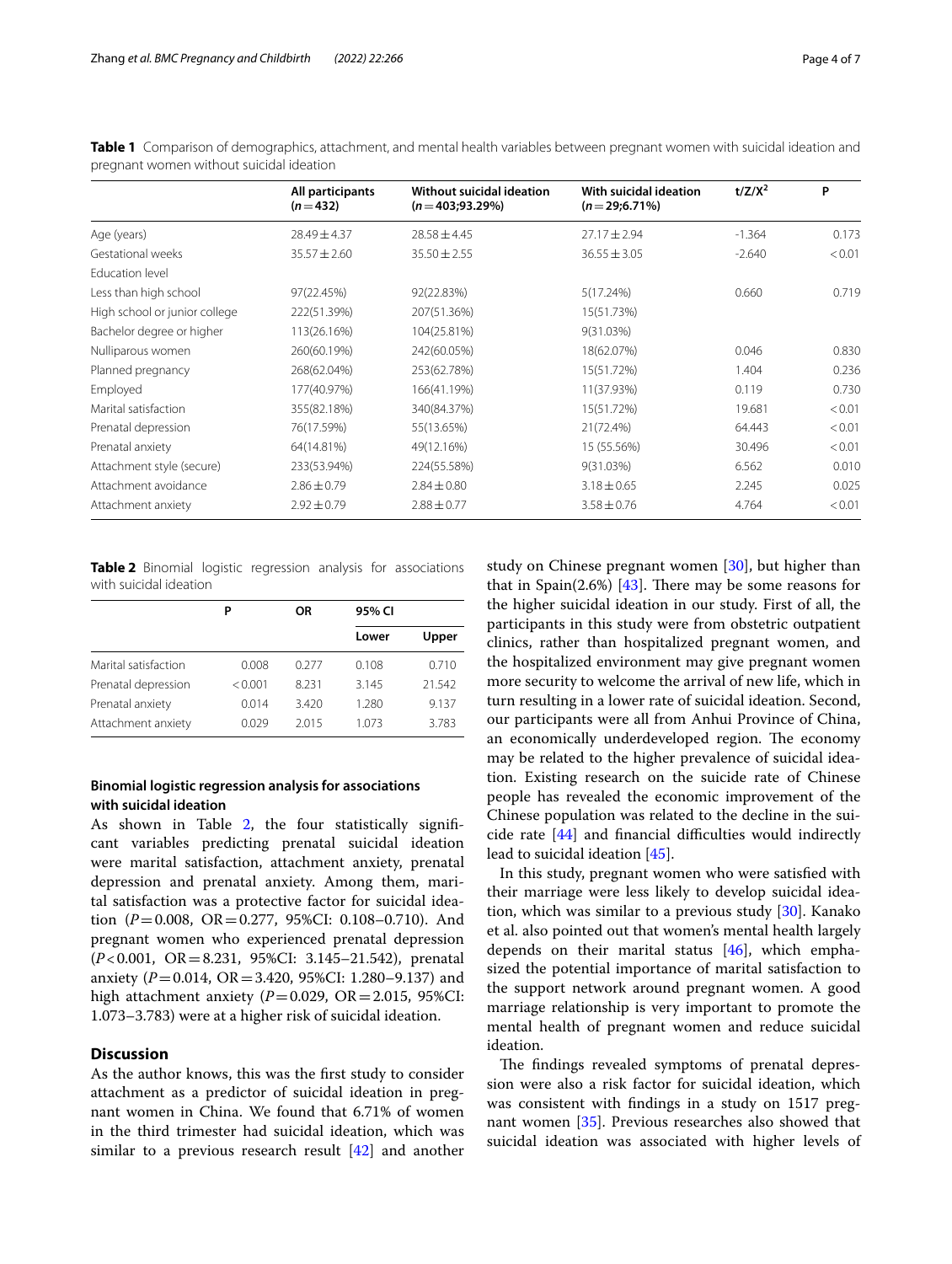depressive symptoms during prenatal and postpartum period [\[47](#page-6-28), [48\]](#page-6-29). Suicidal ideation of pregnant women is usually assessed in conjunction with maternal depression. Pregnant women with more severe depressive symptoms usually have a sense of hopelessness, lose confdence in life, and thus have higher suicidal ideation. Studies have found that high rates of comorbidity between prenatal depression and suicidal ideation, more than 50% of women with prenatal suicidal ideation also reported major depressive disorder [[49\]](#page-6-30). In addition, women who commit suicide in the perinatal period are more likely to sufer from untreated depression [[50\]](#page-6-31). While part of participants with suicidal ideation may not sufer from depression [\[35](#page-6-15)], which also calls for screening for suicidal ideation in pregnant women with and without depression. In particular, the use of the depression screening scale to assess suicidal ideation in this study may miss a subset of pregnant women with suicidal ideation. This also underscores the importance of a comprehensive assessment of suicidal ideation in pregnant women in the future.

Furthermore, symptoms of prenatal anxiety also increased the risk of suicidal ideation, which was similar to previous researches [\[51,](#page-6-32) [52\]](#page-6-33). A study also pointed out that more attention should be paid to the anxiety symptoms of pregnant women when preventing suicide [\[53](#page-6-34)]. Pregnancy is a state of higher sensitivity for women. They need to deal with the adjustment of the mother's role and the worries after the birth of the fetus, which can lead to some negative thoughts. According to Beck's suicide cognitive model, anxiety interacts with despair to increase attention to suicide [[54\]](#page-6-35).

In addition, our results showed that attachment was related to suicidal ideation. The stress model also explained the impact of attachment on perinatal mood disturbance [[55\]](#page-6-36). Psychological factors of pregnant women need to be investigated in the prevention of suicidal ideation. Among those with suicidal ideation, the proportion of insecure attachment was higher and both of attachment anxiety score and attachment avoidance score were higher than those without suicidal ideation group. One explanation can be found in the study of Rohani and collaborators who pointed out that insecure attachment style could increase the susceptibility to suicidal ideation through poor coping style [\[56\]](#page-6-37).

But the binomial logistic regression analysis only showed the risk factor of suicidal ideation was attachment anxiety. Individuals with high attachment anxiety had a contradictory feeling towards others. Although they yearn for the support of others, they doubt whether they can get the support of others when they need it [[57\]](#page-6-38). Moreover, individuals with high attachment anxiety were more difficult to establish and develop satisfactory relationships [[58\]](#page-6-39). For pregnant women in the third trimester, they may encounter fear of imminent childbirth and physical discomfort associated with pregnancy. But individuals with high attachment anxiety often worry about rejection and abandonment and tend to adopt "over-activation" coping strategies", thus show a high level of alertness to potential threats and refusal information  $[59]$ . The self-representation of attachment anxiety individuals is negative. And those with high attachment anxiety often doubt themselves and express negative emotions such as tension  $[60]$ . Pregnant women with high attachment anxiety are more sensitive to the various changes caused by pregnancy and more afraid of loss. Socioeconomic status can be a stress that afects attachment development [[61\]](#page-6-42). Women with attachment anxiety may have more negative emotions because of the increased economic burden after the birth of the fetus, which we will investigate further in the future.

Some potential confounding factors, such as household economic situation, were not examined in this study, especially since the sample of this study is from one of the cities in Anhui Province, which belongs to an economically underdeveloped area. The impact of different economic levels on suicidal ideation needs to be discussed in the future. In addition, Anhui Province is also a patriarchal region, so the impact of neonatal gender expectations on suicidal ideation needs to be considered in the future. Furthermore, the relationship between motherin-law and daughter-in-law is also a factor worth discussing in the future. Because pregnant women in China have a tradition of confnement after giving birth, they are required not to go out for a month and are usually taken care of by their mother-in-law.

#### **Limitations**

Some limitations must be acknowledged in our research. First, due to the cross-sectional study, the causal relationship between suicidal ideation and related variables cannot be directly inferred. Second, the use of self-report questionnaires may cause some selection bias and sensitive and stigmatizing underreporting. Third, in this study, the assessment of suicide ideation of pregnant women was only based on one item in the EPDS scale, and the systematic suicide scale such as Beck Scale for Suicide Ideation (BSS) was not used for evaluation, which needs to be improved in our future study. For example, further more comprehensive suicide risk assessment on suicidal ideation for pregnant women who are positive for item 10 of the EPDS. Finally, we only discussed the suicidal ideation and related factors of pregnant women in the late pregnancy, the suicidal ideation at diferent stages of pregnancy the and the infuence of prenatal suicidal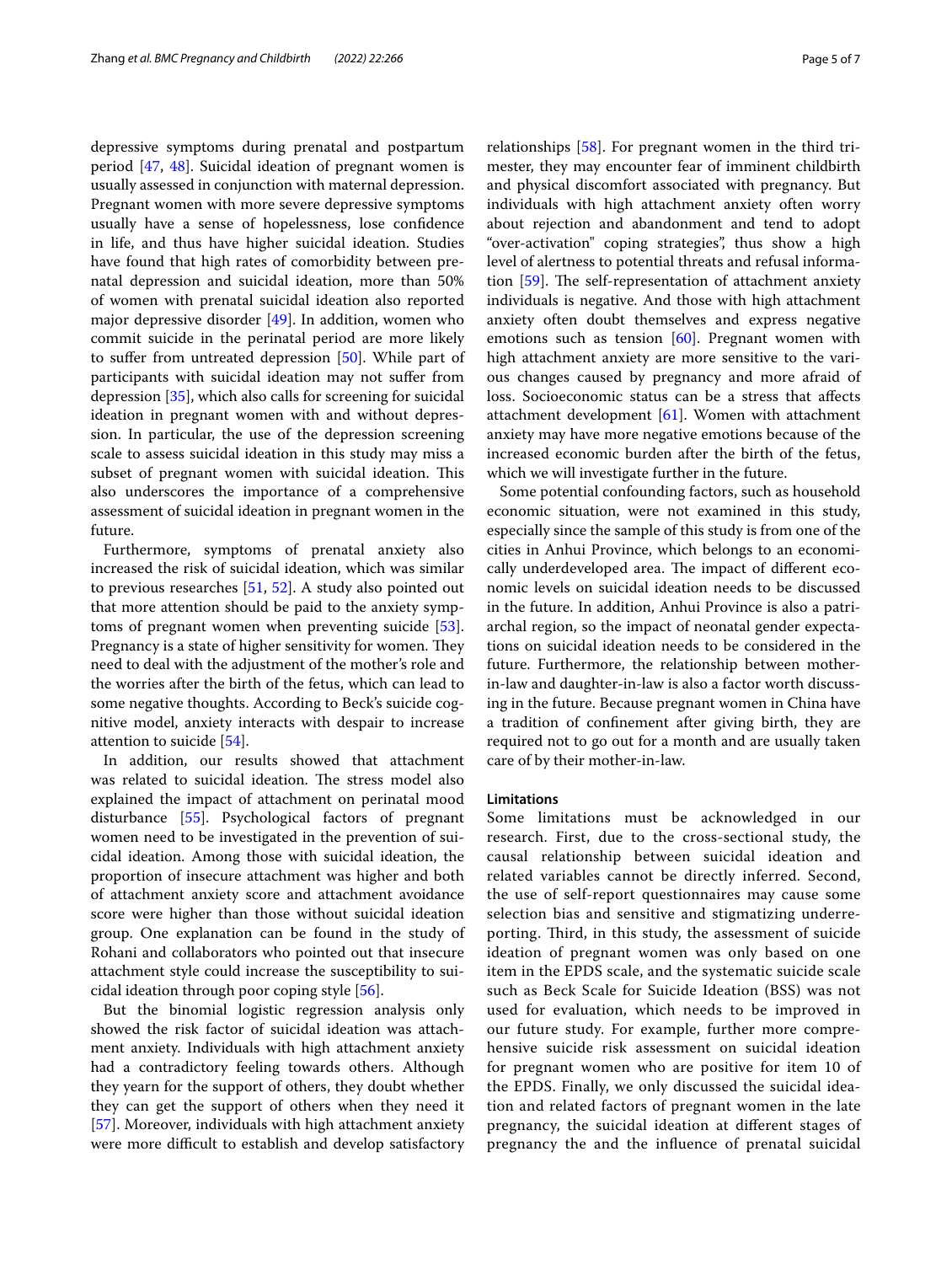ideation on postpartum suicidal ideation have not been investigated, which need to be further explored in future studies. Despite these limitations, our study provides some new insights for the prevention of suicidal ideation during pregnancy, especially from the perspective of attachment. Existing research has pointed out that antenatal care could provide some opportunities for the detection and treatment of suicidal ideation.

## **Conclusions**

Suicidal ideation is common in the third trimester, especially in pregnant women with poor marital satisfaction, high attachment anxiety, prenatal depression and prenatal anxiety. The study of Arachchi et al. also emphasized the need to make suicidal ideation as a priority of emergency intervention. Therefore, in order to reduce prenatal suicidal ideation, regular antenatal examination and appropriate intervention are very necessary. In addition to psychological conditions such as anxiety and depression, the psychological factors such as attachment, also need to be paid attention to in prenatal care. Of course, it is also very important to emphasize the importance of marriage relationship in prenatal mental health care. Individual intervention measures should be formulated for high-risk pregnant women to promote desirable pregnancy outcome.

#### **Abbreviations**

EPDS: Edinburgh Postpartum Depression Scale; SAS: Self-Rating Anxiety Scale; ECR: Experience of Close Relationship; OR: Odds Ratio; CI: Confdence Interval.

#### **Acknowledgements**

We would like to profoundly thank all the researchers who contributed to this study.

#### **Authors' contributions**

XZ and HL designed this study, LZ, YY and ML collected the data, KZ and YX analyzed and interpreted the data, LZ wrote the manuscript, HL checked and revised the manuscript. All authors have agreed to the fnal version of the manuscript.

#### **Funding**

This research did not receive any funding.

#### **Availability of data and materials**

All data generated or analyzed during this research period are included in this published article and can be obtained from the corresponding author upon reasonable request.

#### **Declarations**

#### **Ethics approval and consent to participate**

All methods in this study were carried out in accordance with the principles of the Helsinki declaration. All pregnant women participating in this research provided written informed consent. The ethics committee of Chaohu Hospital of Anhui Medical University approved this research.

#### **Consent for publication**

Not applicable in the declarations section.

#### **Competing interests**

The authors did not report a latent confict of interest.

#### **Author details**

<sup>1</sup> Department of Psychiatry, Chaohu Hospital of Anhui Medical University, Hefei 238000, China. <sup>2</sup> Department of Obstetric and Gynecology, Chaohu Hospital of Anhui Medical University, Hefei 238000, China.

## Received: 26 October 2021 Accepted: 17 March 2022

#### **References**

- <span id="page-5-0"></span>1. Franklin JC, Ribeiro JD, Fox KR, Bentley KH, Kleiman EM, Huang X, Musacchio KM, Jaroszewski AC, Chang BP, Nock MK. Risk factors for suicidal thoughts and behaviors: a meta-analysis of 50 years of research. Psychol Bull. 2017;143(2):187–232.
- <span id="page-5-1"></span>2. Bachmann S. Epidemiology of suicide and the psychiatric perspective. Int J Environ Res Public Health. 2018;15(7):1425.
- <span id="page-5-2"></span>3. Kessler RC, Borges G, Walters EE. Prevalence of and risk factors for lifetime suicide attempts in the national comorbidity survey. Arch Gen Psychiatry. 1999;56(7):617–26.
- <span id="page-5-3"></span>4. Nock MK, Borges G, Bromet EJ, Alonso J, Angermeyer M, Beautrais A, Brufaerts R, Chiu WT, de Girolamo G, Gluzman S, et al. Cross-national prevalence and risk factors for suicidal ideation, plans and attempts. Br J Psychiatry : J Ment Sci. 2008;192(2):98–105.
- <span id="page-5-4"></span>5. Gressier F, Guillard V, Cazas O, Falissard B, Glangeaud-Freudenthal NM, Sutter-Dallay AL. Risk factors for suicide attempt in pregnancy and the post-partum period in women with serious mental illnesses. J Psychiatr Res. 2017;84:284–91.
- <span id="page-5-5"></span>6. Gelaye B, Kajeepeta S, Williams MA. Suicidal ideation in pregnancy: an epidemiologic review. Arch Womens Ment Health. 2016;19(5):741–51.
- <span id="page-5-6"></span>7. Arachchi NSM, Ganegama R, Husna AWF, Chandima DL, Hettigama N, Premadasa J, Herath J, Ranaweera H, Agampodi TC, Agampodi SB. Suicidal ideation and intentional self-harm in pregnancy as a neglected agenda in maternal health; an experience from rural Sri Lanka. Reprod Health. 2019;16(1):166.
- <span id="page-5-7"></span>8. Gelaye B, Domingue A, Rebelo F, Friedman LE, Qiu C, Sanchez SE, Larrabure-Torrealva G, Williams MA. Association of antepartum suicidal ideation during the third trimester with infant birth weight and gestational age at delivery. Psychol Health Med. 2019;24(2):127–36.
- <span id="page-5-8"></span>9. Martini J, Bauer M, Lewitzka U, Voss C, Pfennig A, Ritter D, Wittchen HU. Predictors and outcomes of suicidal ideation during peripartum period. J Afect Disord. 2019;257:518–26.
- <span id="page-5-9"></span>10. Alhusen JL, Frohman N, Purcell G. Intimate partner violence and suicidal ideation in pregnant women. Arch Womens Ment Health. 2015;18(4):573–8.
- <span id="page-5-10"></span>11. Coelho FM, Pinheiro RT, Silva RA, de Ávila QL, de Mattos Souza LD, de Matos MB, Castelli RD, Pinheiro KA. Parental bonding and suicidality in pregnant teenagers: a population-based study in southern Brazil. Soc Psychiatry Psychiatr Epidemiol. 2014;49(8):1241–8.
- <span id="page-5-11"></span>12. Mitro SD, Larrabure-Torrealva GT, Sanchez SE, Molsberry SA, Williams MA, Clish C, Gelaye B. Metabolomic markers of antepartum depression and suicidal ideation. J Afect Disord. 2020;262:422–8.
- <span id="page-5-12"></span>13. Biaggi A, Conroy S, Pawlby S, Pariante CM. Identifying the women at risk of antenatal anxiety and depression: a systematic review. J Afect Disord. 2016;191:62–77.
- <span id="page-5-13"></span>14. Priya A, Chaturvedi S, Bhasin SK, Bhatia MS, Radhakrishnan G. Depression, anxiety and stress among pregnant women: a community-based study. Indian J Psychiatry. 2018;60(1):151–2.
- <span id="page-5-14"></span>15. Yin X, Sun N, Jiang N, Xu X, Gan Y, Zhang J, Qiu L, Yang C, Shi X, Chang J, et al. Prevalence and associated factors of antenatal depression: systematic reviews and meta-analyses. Clin Psychol Rev. 2021;83:101932.
- <span id="page-5-15"></span>16. Dadi AF, Wolde HF, Baraki AG, Akalu TY. Epidemiology of antenatal depression in Africa: a systematic review and meta-analysis. BMC Pregnancy Childbirth. 2020;20(1):251.
- <span id="page-5-16"></span>17. Dennis CL, Falah-Hassani K, Shiri R. Prevalence of antenatal and postnatal anxiety: systematic review and meta-analysis. Br J Psychiatry: J Ment Sci. 2017;210(5):315–23.